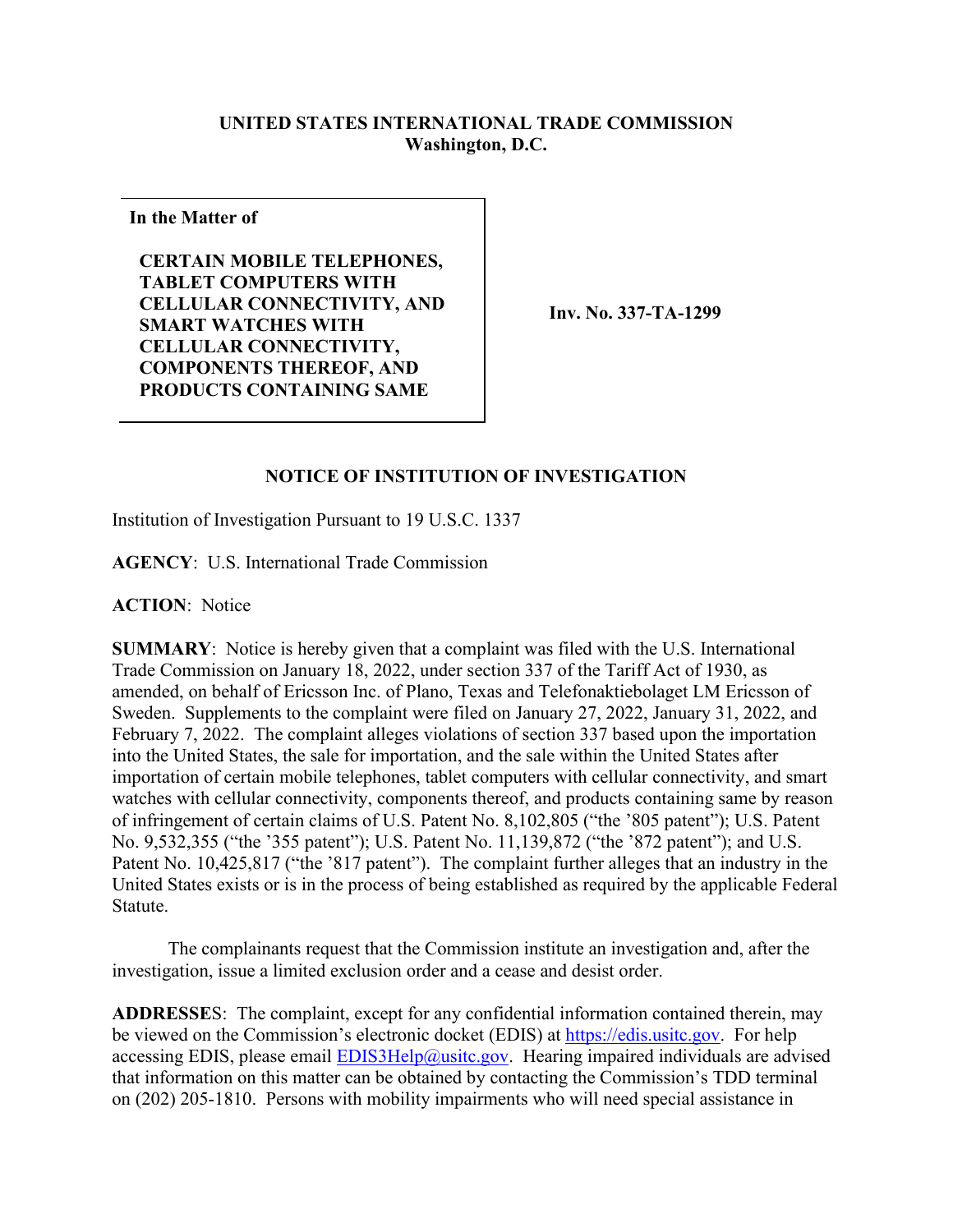gaining access to the Commission should contact the Office of the Secretary at (202) 205-2000. General information concerning the Commission may also be obtained by accessing its internet server at [https://www.usitc.gov.](https://www.usitc.gov/)

**FOR FURTHER INFORMATION CONTACT**: Pathenia M. Proctor, The Office of Unfair Import Investigations, U.S. International Trade Commission, telephone (202) 205-2560.

## **SUPPLEMENTARY INFORMATION**:

**AUTHORITY**: The authority for institution of this investigation is contained in section 337 of the Tariff Act of 1930, as amended, 19 U.S.C. 1337, and in section 210.10 of the Commission's Rules of Practice and Procedure, 19 C.F.R. 210.10 (2021).

**SCOPE OF INVESTIGATION**: Having considered the complaint, the U.S. International Trade Commission, on February 17, 2022, **ORDERED THAT** –

(1) Pursuant to subsection (b) of section 337 of the Tariff Act of 1930, as amended, an investigation be instituted to determine whether there is a violation of subsection (a)(1)(B) of section 337 in the importation into the United States, the sale for importation, or the sale within the United States after importation of certain products identified in paragraph (2) by reason of infringement of one or more of claims 19-20, 22-27, and 29-32 of the '805 patent; claims 17, 19- 21, 23-24, 26-27, 29, and 33-36 of the '355 patent; claims 7-12 and 19-24 of the '872 patent; and claims 10-16 of the '817 patent, and whether an industry in the United States exists or is in the process of being established as required by subsection (a)(2) of section 337;

(2) Pursuant to section 210.10(b)(1) of the Commission's Rules of Practice and Procedure, 19 C.F.R. 210.10(b)(1), the plain language description of the accused products or category of accused products, which defines the scope of the investigation, is "iPhones, iPads, and Apple Watches with cellular connectivity";

(3) Pursuant to Commission Rule  $210.50(b)(1)$ , 19 C.F.R. §  $210.50(b)(1)$ , the presiding administrative law judge shall take evidence or other information and hear arguments from the parties or other interested persons with respect to the public interest in this investigation, as appropriate, and provide the Commission with findings of fact and a recommended determination on this issue, which shall be limited to the statutory public interest factors set forth in 19 U.S.C. §§ l337(d)(l), (f)(1), (g)(1);

(4) For the purpose of the investigation so instituted, the following are hereby named as parties upon which this notice of investigation shall be served:

(a) The complainants are:

Ericsson Inc. 6300 Legacy Drive Plano, TX 75024